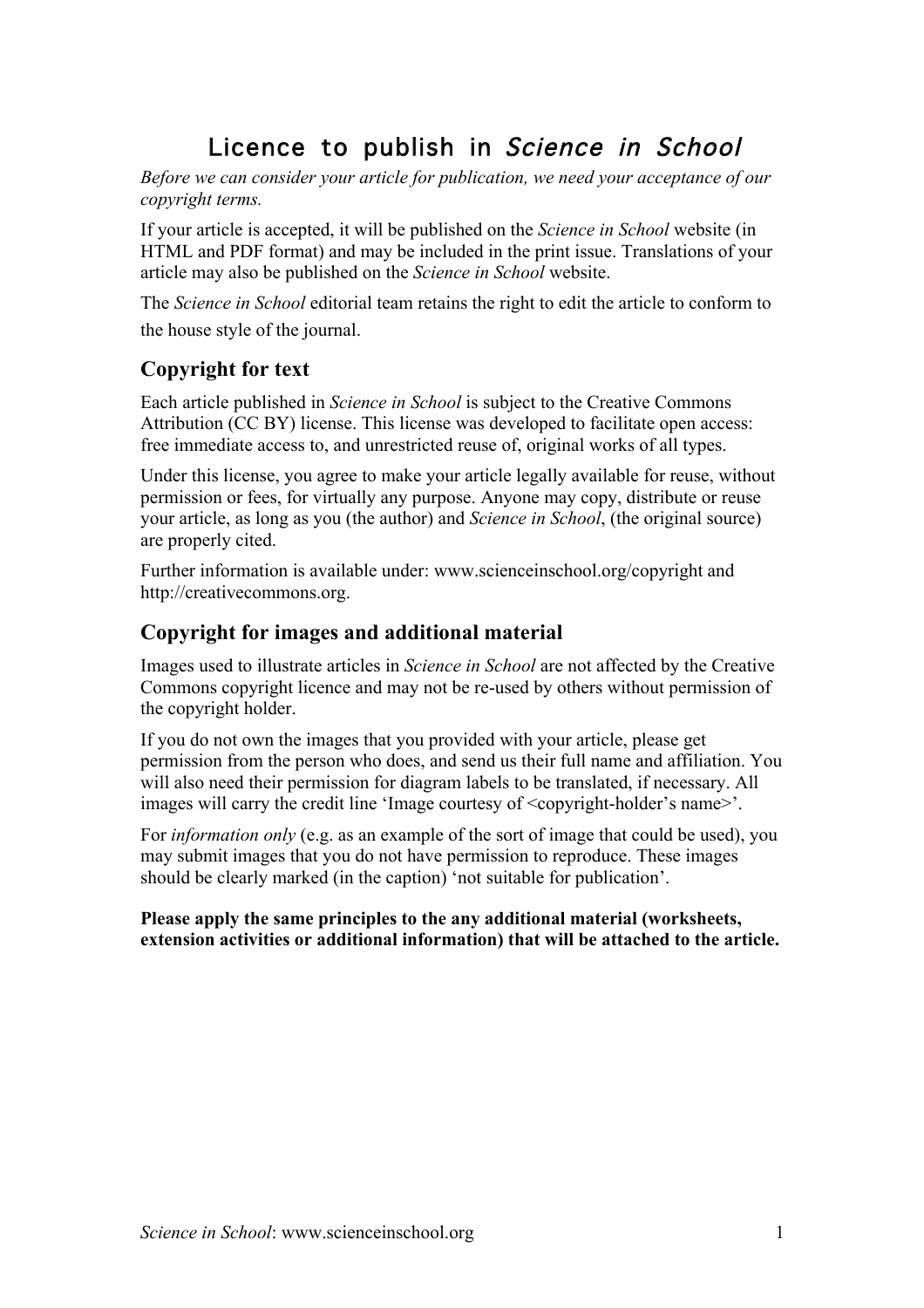## Agreement

| Title of article (provisional): |  |
|---------------------------------|--|
|                                 |  |
|                                 |  |
| Name $(s)$ of author $(s)$ :    |  |
|                                 |  |
| Address of signing author:      |  |
|                                 |  |
|                                 |  |
|                                 |  |
|                                 |  |

Email address of signing author:

I confirm that I am the copyright holder of the article<sup>\*</sup>. If the article has multiple authors, I confirm that the other authors of the article agree to the copyright licence and that I am signing on their behalf.

I confirm that I am the copyright holder of the images **and additional material** intended for publication (all others must be marked 'not suitable for publication'), or that I have the permission of the copyright holder to reproduce the images in *Science in School*<sup>+</sup>.

### **I confirm that the images and additional material for which I am the copyright owner can be translated.**

(Optional) If my article is accepted for publication, I **agree to translate** the final version into  $($ native language) for publication on the *Science in School* website.

(Signature) (Date)

\* If your employer claims copyright on articles you write, you must get their permission. If your article has been published substantially elsewhere, you must confirm that the other publisher allows you to republish it in *Science in School*.

<sup>+</sup> If you submit photographs of children to illustrate your article, you will need to get the permission of the children's parents or guardians.